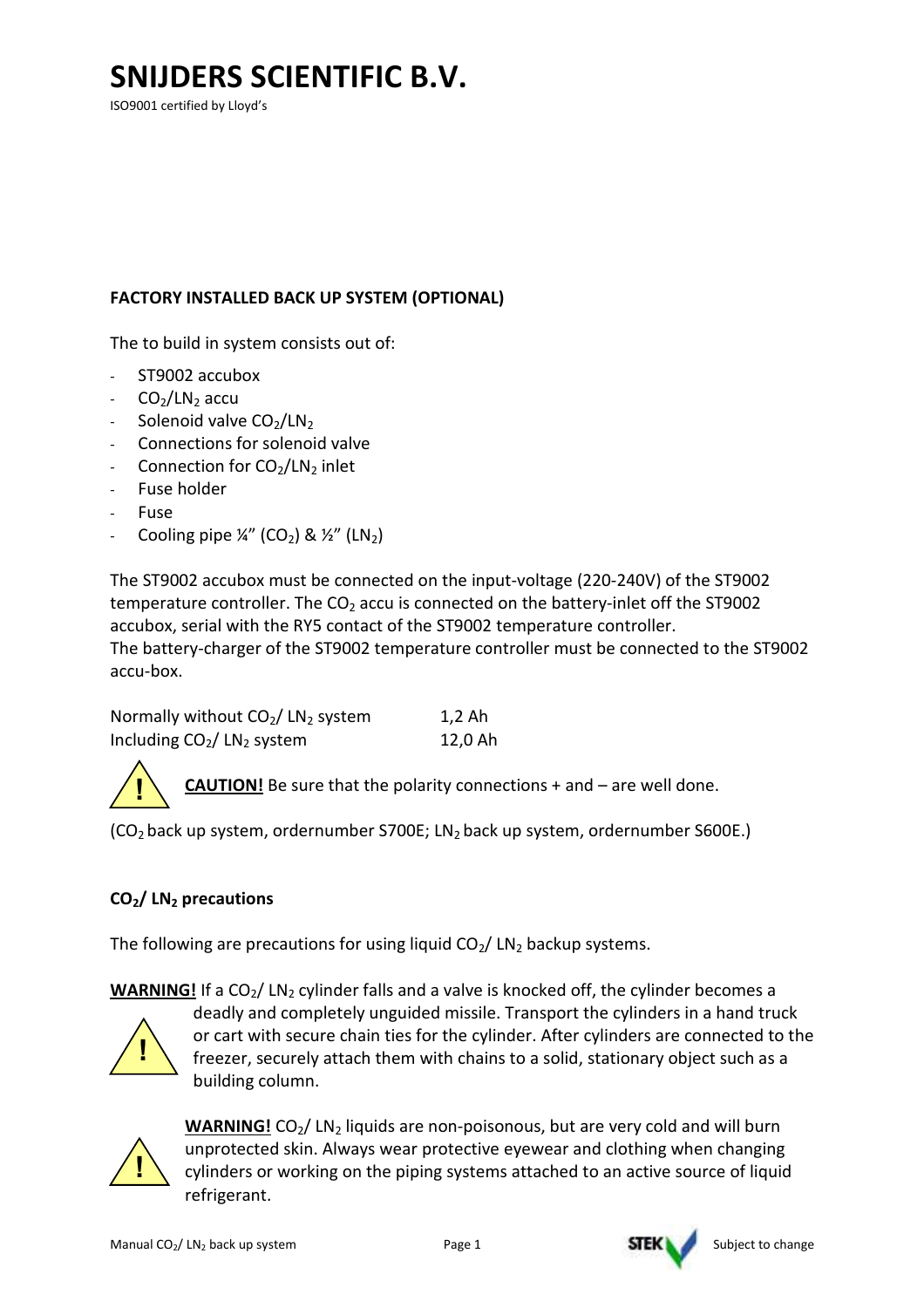ISO9001 certified by Lloyd's



**WARNING!** The gases produced by evaporation of  $CO<sub>2</sub>/ CN<sub>2</sub>$  are non-poisonous, but displace the oxygen in a confined space and can cause asphyxiation. Do not store the cylinders in subsurface or enclosed areas.



CAUTION! When closing the cylinder valve, make sure that the injection solenoid is energized to allow all the liquid to bleed off instead of being trapped in the supply tubing. Failure to do this results in activation of the pressure relief device, which could damage the freezer and requires replacing if it's activated.



CAUTION! For freezers ordered with a factory installed back up systems, the flow of liquid  $CO<sub>2</sub>/$  LN<sub>2</sub> will be discontinued if the door or lid is opened during operation of the back up system.

### $CO<sub>2</sub>/$  LN<sub>2</sub> cylinders

The end user needs to take care of a cylinder  $CO<sub>2</sub>/$  LN<sub>2</sub> incl. rising pipe their self (advise to use a cylinder of 50 litre, UN1013, see below picture).

#### Liquid Nitrogen  $(LN<sub>2</sub>)$

This system uses portable and locally refillable bottles. These bottles keep the liquid at low temperature and pressure by continually venting a small amount of gaseous  $N_2$ .

#### Liquid  $CO<sub>2</sub>$

This system uses portable and locally refillable bottles that are not vented and have a virtually unlimited standby life unless they develop a leak. These containers hold liquid at room temperature

and high pressure.

#### Weight bottle

When the  $CO<sub>2</sub>$  bottle is delivered by the local supplier, please do the following:

- place the bottle on a scale and check the total weight
- check the TARA-weight on the bottle
- subtract the TARA-weight from the total weight of the bottle and write down this value  $($  = the quantity CO<sub>2</sub> inside the bottle)
- measure the quantity every month, so you know when you need to contact the local supplier for the refill.



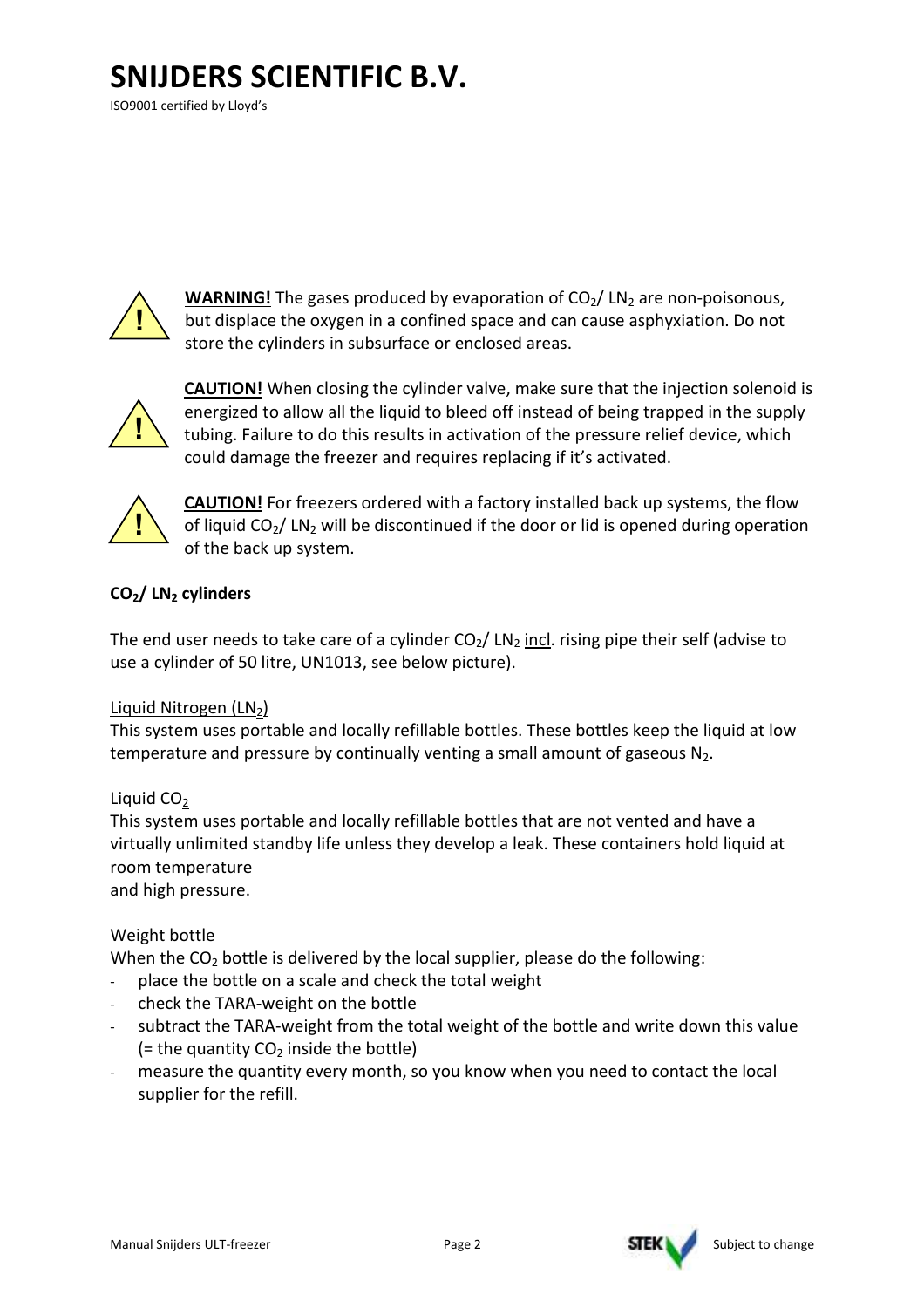ISO9001 certified by Lloyd's

#### Installation



#### CO<sub>2</sub> back up system:

On the backside of the freezer a connection  $(\frac{1}{4})$  is situated for the CO <sup>2</sup> inlet. The freezer can be shipped with a 2 meter high pressure hose to connect the freezer to the bottle. Straighten the high pressure hose and connect one end to the  $CO<sub>2</sub>$  inlet on the freezer and the other end to the  $CO<sub>2</sub>$  bottle or building supply fitting.

Accessories for CO<sub>2</sub> back up system:

- high pressure hose, length: 2 meter (ordernumber AC0007E)
- high pressure hose, length: 2 meter (ordernum<br>hose, length: 1 meter (ordernumber AC0006E)
- connection coupling (ordernumber AC0004E).

For 1 freezer and 1 cylinder: 1x AC0007E. For 1 freezer and 2 cylinders: 1x AC0007E, 1x AC0006E, 1x AC0004E.

For 2 freezers and 1 cylinder: 2x AC0007E, 1x AC0004E. For 2 freezers and 2 cylinders: 2x AC0007E, 2x AC0004E, 1x AC0006E.

Upright freezer connected to 50 litre  $CO<sub>2</sub>$  bottle by means of high pressure hose.

#### $LN<sub>2</sub>$  back up system:

On the backside of the freezer a connection  $(\frac{1}{2})$  is situated for the LN<sub>2</sub> inlet. For accessories Snijders advises to contact the sales department in the Netherlands.

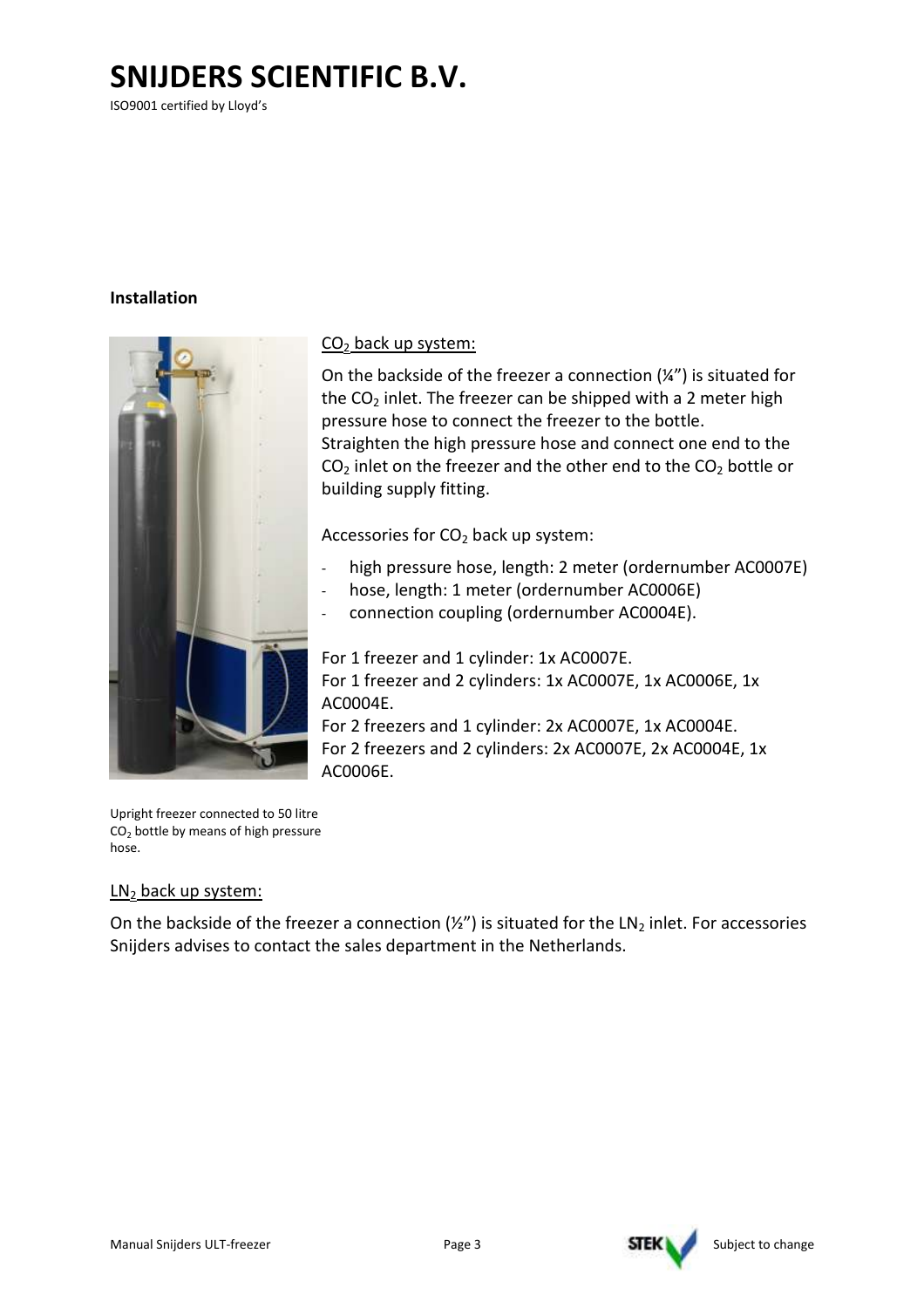ISO9001 certified by Lloyd's



To CO<sub>2</sub>/ LN<sub>2</sub> inlet connection of the backside of the freezer

Schematic diagram installation  $CO<sub>2</sub>/~CN<sub>2</sub>$ from inlet connection freezer to CO2/ LN2 bottle.

### $CO<sub>2</sub>/$  LN<sub>2</sub>-alarm test

#### Maximum  $CO<sub>2</sub>/$  LN<sub>2</sub>-alarm temperature:

- If the correct access code is used, press the 'PRG' button for approx. 2 seconds. The display will show P30. When the '+' button is pressed three times, the display will show P50.
- Press 'SETP.' and the display will show the adjusted value of the maximum  $CO<sub>2</sub>$ -alarm temperature.
- Press 'SETP.' and '-' at the same time, till the alarm temperature (P50) is above the setpoint.
- The status led **BACK UP** will go on and  $CO<sub>2</sub>/ CN<sub>2</sub>$  will be injected inside the freezer.
- The display will go to it's normal status when during 30 seconds no button is used.

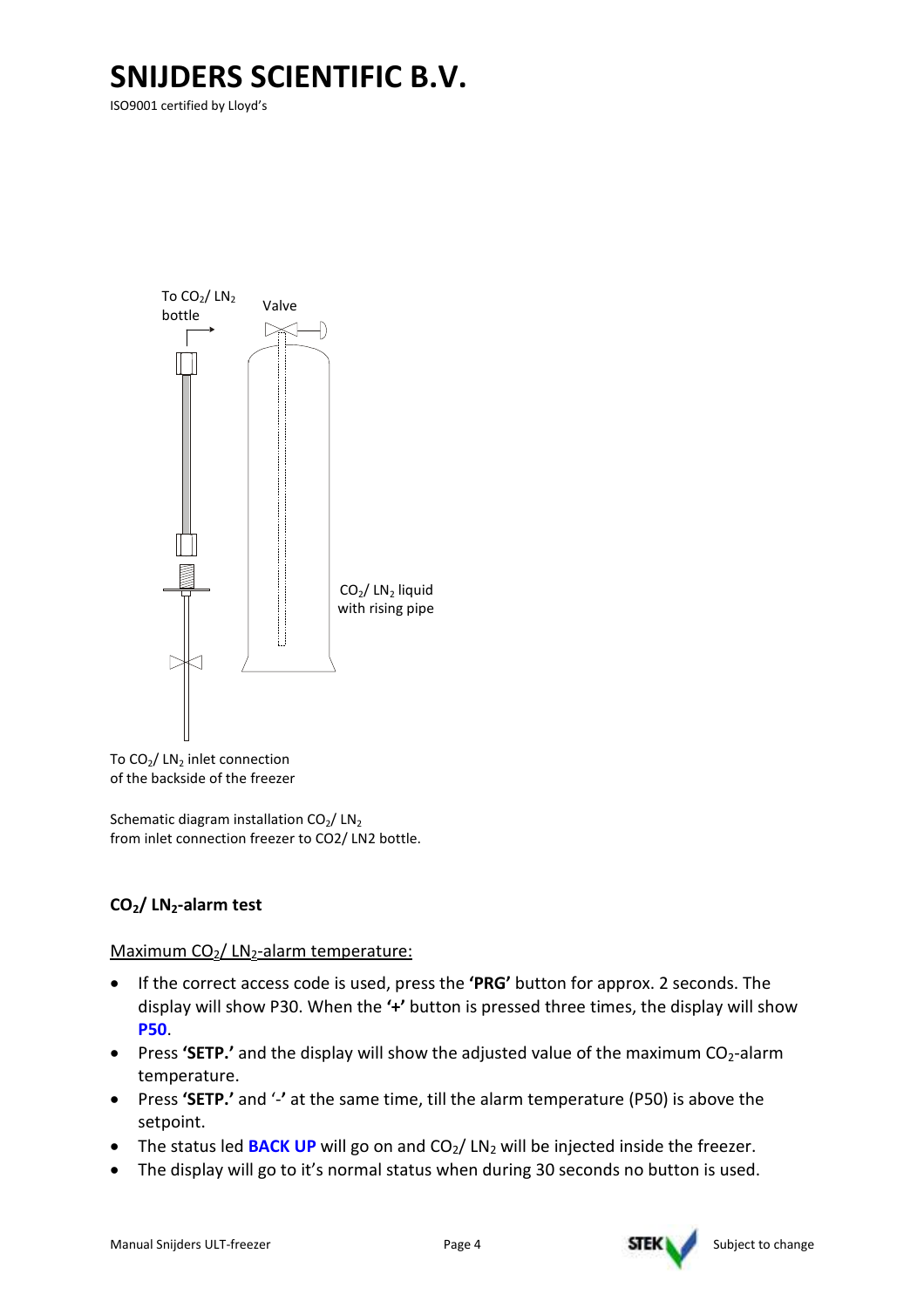ISO9001 certified by Lloyd's

#### $CO<sub>2</sub>/$  LN<sub>2</sub> injection time & - interval

Controller button Display digits

- Press 'CODE'  $---$  after acceptation
- Press 'BATT.' 6
- Press 'POWER ON/OFF' 65
- Press 'PRG' 652
- Press 'POWER ON/OFF' 6525 after acceptation
- Press the 'PRG' button for approx. 2 seconds. The display will show P1.
- Press the '+' button several times till the display will show P51.
- Press 'SETP.' and the display will show the adjusted value of the pulse  $CO<sub>2</sub>/CN<sub>2</sub>$  back up cooling.
- If you want to change the parameter push the 'SETP.' and '+' or '-' button till the desired value appears.

Note: write down the value and look what the problem could be before you change the settings in the parameter list.

- When the parameter P51 have been adjusted, loosen all buttons and press '+' till the display will show P52.
- If you want to change the parameter push the 'SETP.' and '+' or '-' button till the desired value appears.
- The display will go to it's normal status when during 30 seconds no button is used.



WARNING! Don't change other parameters if it's not necessary. Changing these parameters can destruct the freezer. This is not Snijders' responsibility!

**P51** = Pulse  $CO<sub>2</sub>/LN<sub>2</sub>$  back up cooling (adjustable from 1...999 seconds, standard = 10 seconds).

 $P52$  = Interval CO<sub>2</sub>/LN<sub>2</sub> back up cooling (adjustable from 1...999 seconds, standard = 10 seconds).